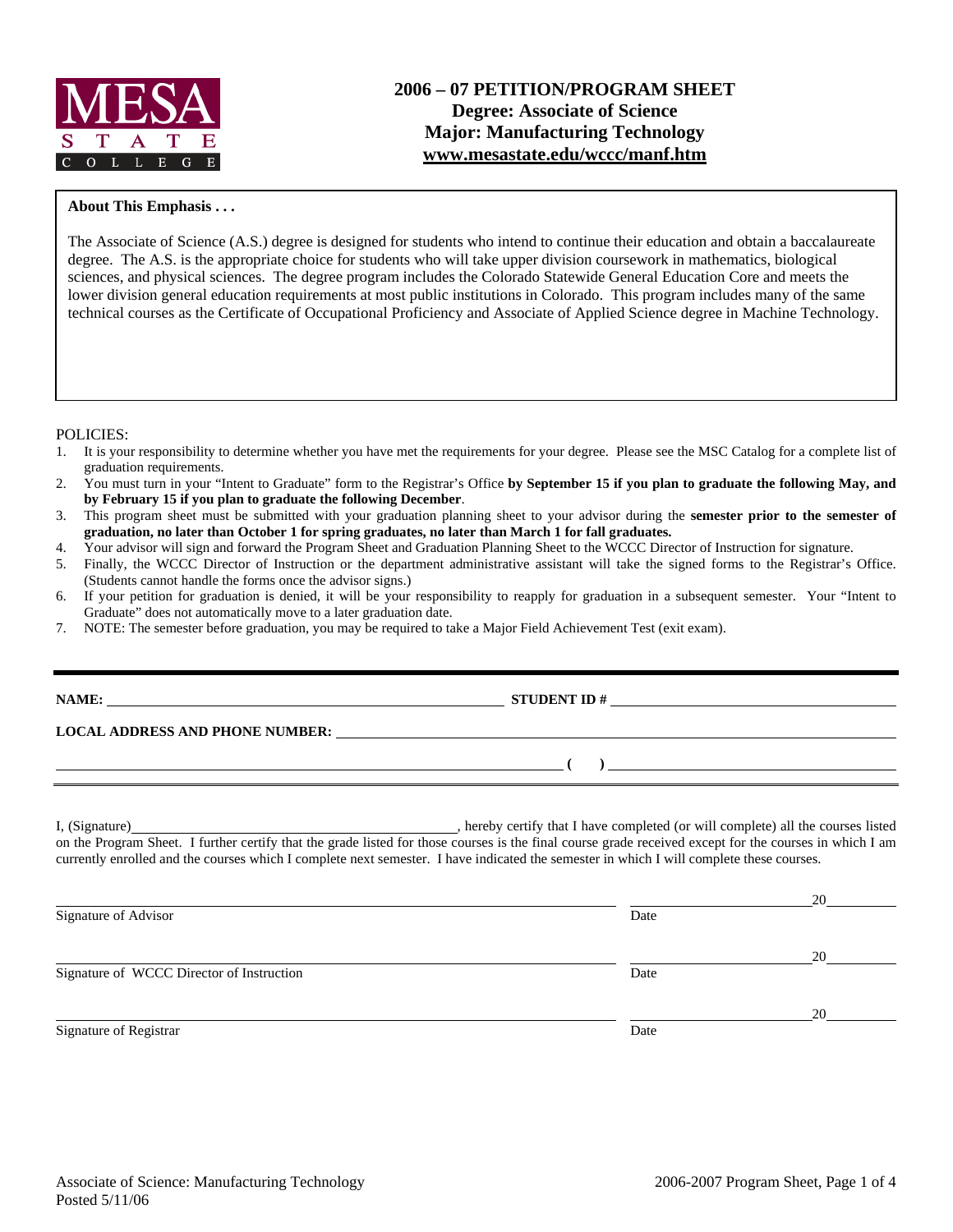- 60 semester hours are required for the Associate of Science degree. Must meet the academic residency requirements.
- A cumulative grade point average of 2.0 or higher must be maintained for all courses taken and a "C" or better must be achieved in each course which comprises the area of emphasis or specialization for MAMT.
- A grade of "C" or higher must be earned in all general education courses in order to be accepted for the transfer under the Core Transfer Agreements.
- No double counting is allowed between general education requirements and major requirements.
- It is recommended that students work closely with a faculty advisor when selecting appropriate courses and scheduling classes.

| <b>GENERAL EDUCATION REQUIREMENTS</b> (33 Semester Hours)                                                                                                                                                                                                                                                                                                                                                                                                                                                                                                                                                                                                                                   |                                                                |  |  |  |
|---------------------------------------------------------------------------------------------------------------------------------------------------------------------------------------------------------------------------------------------------------------------------------------------------------------------------------------------------------------------------------------------------------------------------------------------------------------------------------------------------------------------------------------------------------------------------------------------------------------------------------------------------------------------------------------------|----------------------------------------------------------------|--|--|--|
| Year<br>Trns/Subs<br>Course<br>No.<br>Credit<br>Grade<br>Term                                                                                                                                                                                                                                                                                                                                                                                                                                                                                                                                                                                                                               | Credit<br>Term<br>Trns/Subs<br>Course<br>No.<br>Grade<br>Year  |  |  |  |
| English and Speech: ENGL 111 and 112, SPCH 102 (9 semester                                                                                                                                                                                                                                                                                                                                                                                                                                                                                                                                                                                                                                  | Social and Behavioral Sciences: (6 Semester Hours)             |  |  |  |
| hours, must earn a grade of "C" or above in ENGL 111 and 112)                                                                                                                                                                                                                                                                                                                                                                                                                                                                                                                                                                                                                               | (Minimum of 2 different disciplines)                           |  |  |  |
| <b>ENGL</b><br>111<br>$\frac{3}{2}$                                                                                                                                                                                                                                                                                                                                                                                                                                                                                                                                                                                                                                                         |                                                                |  |  |  |
| <b>ENGL</b><br>$\frac{3}{2}$<br>112                                                                                                                                                                                                                                                                                                                                                                                                                                                                                                                                                                                                                                                         |                                                                |  |  |  |
| 3 <sup>7</sup><br><b>SPCH</b><br>102                                                                                                                                                                                                                                                                                                                                                                                                                                                                                                                                                                                                                                                        |                                                                |  |  |  |
| Physical Sciences/Math/Statistics (12 semester hours)<br>Science (minimum 8 semester hours) PHYS 111, 111L, 112, 112L are<br>Humanities (6 semester hours)<br>(Minimum of 2 different disciplines)<br>recommended.<br><b>PHYS</b><br>-111<br><b>PHYS</b><br>111L<br><b>PHYS</b><br>112<br>PHYS<br>112L<br>Math (minimum 4 semester hours, MATH 113 or higher, must receive grade of "C" or above) MATH 113 is recommended.<br><b>MATH</b><br>113<br>$\overline{4}$<br>Kinesiology (2 semester hours) KINE/HPWA 100 and one KINA/HPWE/Selected DANC course<br>Course<br>Credit<br>Grade<br>Term<br>Year<br>Trns/Subs<br>Trns/Subs<br>No.<br>Course<br>No.<br>Credit<br>Grade<br>Term<br>Year |                                                                |  |  |  |
| <b>KINE/HPWA</b><br>100<br>$\mathbf{1}$                                                                                                                                                                                                                                                                                                                                                                                                                                                                                                                                                                                                                                                     | <b>KINA/HPWE</b><br>$\overline{\phantom{a}1}$                  |  |  |  |
| <b>Associate of Science: Manufacturing Technology Course Requirements (31-32 Semester Hours)</b>                                                                                                                                                                                                                                                                                                                                                                                                                                                                                                                                                                                            |                                                                |  |  |  |
| Trns/Subs<br>Credit<br>Grade<br><b>Term</b><br>Year<br>Course<br>No.                                                                                                                                                                                                                                                                                                                                                                                                                                                                                                                                                                                                                        | Trns/Subs<br>Course<br>No.<br>Credit<br>Grade<br>Term<br>Year  |  |  |  |
| <b>CADT</b><br>101<br>$\overline{1}$                                                                                                                                                                                                                                                                                                                                                                                                                                                                                                                                                                                                                                                        | <b>MAMT</b><br>151<br>$\perp$<br>$\sim$ 100 $\sim$             |  |  |  |
| <b>CADT</b><br>106<br>$\perp$                                                                                                                                                                                                                                                                                                                                                                                                                                                                                                                                                                                                                                                               | $\overline{2}$<br><b>MAMT</b><br>151L                          |  |  |  |
| $\overline{2}$<br><b>CADT</b><br>106L                                                                                                                                                                                                                                                                                                                                                                                                                                                                                                                                                                                                                                                       | Choose one of the following sequences (8 or 9 semester hours): |  |  |  |
| $\overline{2}$<br><b>MAMT</b><br>105                                                                                                                                                                                                                                                                                                                                                                                                                                                                                                                                                                                                                                                        | (MATH 130 and 151) or (MATH 152 and 253)                       |  |  |  |
| <b>MAMT</b><br>$\overline{1}$<br>115                                                                                                                                                                                                                                                                                                                                                                                                                                                                                                                                                                                                                                                        | <b>MATH</b><br>130<br>$\frac{3}{2}$                            |  |  |  |
| <b>MAMT</b><br>$\overline{2}$<br>115L                                                                                                                                                                                                                                                                                                                                                                                                                                                                                                                                                                                                                                                       | and                                                            |  |  |  |
|                                                                                                                                                                                                                                                                                                                                                                                                                                                                                                                                                                                                                                                                                             | <b>MATH</b><br>151<br>5 <sup>5</sup>                           |  |  |  |
|                                                                                                                                                                                                                                                                                                                                                                                                                                                                                                                                                                                                                                                                                             |                                                                |  |  |  |
| <b>MAMT</b><br>120<br>$\overline{1}$                                                                                                                                                                                                                                                                                                                                                                                                                                                                                                                                                                                                                                                        |                                                                |  |  |  |
| 120L<br>$\overline{3}$<br><b>MAMT</b>                                                                                                                                                                                                                                                                                                                                                                                                                                                                                                                                                                                                                                                       | $\Omega$                                                       |  |  |  |
| <b>MAMT</b><br>125<br>-1                                                                                                                                                                                                                                                                                                                                                                                                                                                                                                                                                                                                                                                                    | MATH<br>152<br>5                                               |  |  |  |
| <b>MAMT</b><br>125L<br>$\overline{3}$                                                                                                                                                                                                                                                                                                                                                                                                                                                                                                                                                                                                                                                       | and                                                            |  |  |  |
| <b>MAMT</b><br>148<br>$\frac{3}{2}$                                                                                                                                                                                                                                                                                                                                                                                                                                                                                                                                                                                                                                                         | <b>MATH</b><br>$-253$<br>4                                     |  |  |  |
| <b>Additional Recommended Courses - Not Required</b>                                                                                                                                                                                                                                                                                                                                                                                                                                                                                                                                                                                                                                        |                                                                |  |  |  |
| Credit<br>Term<br>Trns/Subs<br>Course<br><u>No.</u><br>Grade<br>Year                                                                                                                                                                                                                                                                                                                                                                                                                                                                                                                                                                                                                        | Credit<br>Grade<br>Trns/Subs<br>Course<br>No.<br>Term<br>Year  |  |  |  |
| <b>CSCI</b>                                                                                                                                                                                                                                                                                                                                                                                                                                                                                                                                                                                                                                                                                 |                                                                |  |  |  |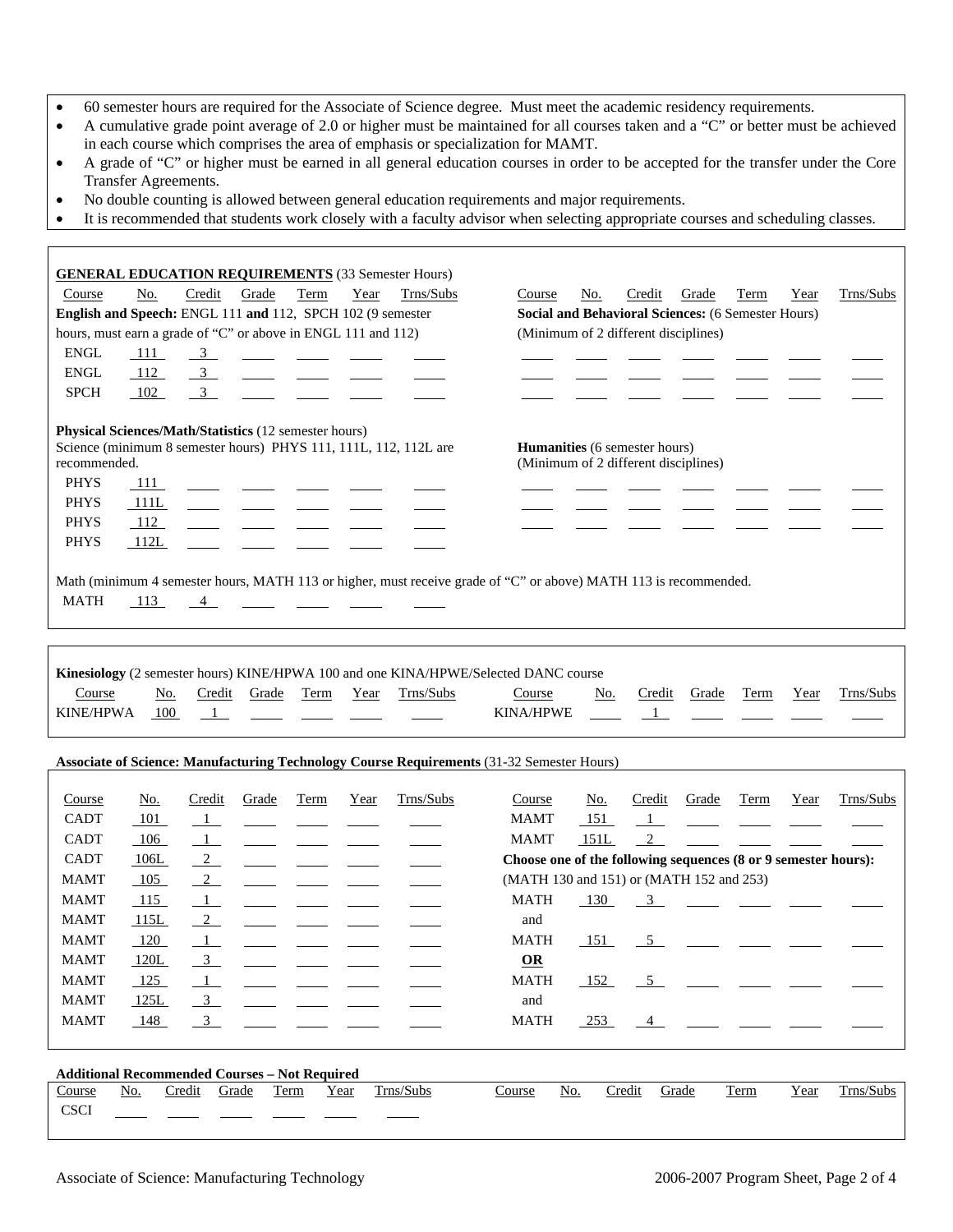### **GENERAL EDUCATION REQUIREMENTS** (minimum 33 Semester Hours)

**English and Speech – 9** Semester Hours ENGL 111 **and** ENGL 112 **or** ENGL 129 *(by permission)* **And** SPCH 102 (required)

See current Mesa State College Catalog for list of courses that fulfill the requirements below.

#### **Mathematics and Science – minimum 12** Semester Hours

Minimum 4 semester hours in Math and minimum 8 semester hours in Science. Both lecture and Lab must be taken in all courses having both.

**Humanities – 6** semester hours. Minimum of two different disciplines required.

**Social and Behavioral Sciences – 6** semester hours. Minimum of two different disciplines required.

### **OTHER REQUIREMENTS** (2 Semester Hours)

**Kinesiology – 2** Semester Hours Each student must take KINE/HPWA 100 together with one KINA/HPWE/Selected DANC course. See current catalog for listing.

#### **Associate of Science in Manufacturing Technology Course Requirements** (31-32 Semester Hours)

| CADT 101 Introduction to Computers                       |  |
|----------------------------------------------------------|--|
| CADT 106 Computer Aided Design                           |  |
| CADT 106L Computer Aided Design Laboratory               |  |
| MAMT 105 Print Reading/Sketching                         |  |
| MAMT 115 Introduction to Machine Shop                    |  |
| <b>MAMT</b> 115L Introduction to Machine Shop Laboratory |  |
| <b>MAMT 120 Machine Technology I</b>                     |  |
| MAMT 120L Machine Technology I Laboratory                |  |
| MAMT 125 Machine Technology II                           |  |
| MAMT 125L Machine Technology II Laboratory               |  |
| <b>MAMT 148 CNC Applications</b>                         |  |
| MAMT 151 Numerical Control Machining II                  |  |
| MAMT 151L Numerical Control Machining II Laboratory      |  |
| MATH 130 Trigonometry and                                |  |
| MATH 151 Calculus I or                                   |  |
| MATH 152 Calculus II and                                 |  |
| <b>MATH 253 Calculus III</b>                             |  |
| Recommended:                                             |  |
| <b>CSCI XXX Computer Course</b>                          |  |
| PHYS 111 General Physics I                               |  |
| PHYS 111L General Physics I Laboratory                   |  |
| PHYS 112 General Physics II                              |  |
| PHYS 112L General Physics II Laboratory                  |  |

- A cumulative grade point average of 2.0 or higher must be maintained for all courses taken and a "C" or better must be achieved in each course which comprises the area of emphasis or specialization for MAMT.
- It is recommended that the student take CSCI 100, MATH 113 (prerequisite to MATH 130) and PHYS 111/111L.
- Additional expenses Students in Machine Trades may be required to purchase approximately \$375.00 in safety glasses, tools, and materials. This does not include the cost of textbooks. These costs may vary with student needs and brand or quality of tools or equipment purchased. All safety glasses must meet the minimum industry safety standard of Z-87 with side shields.